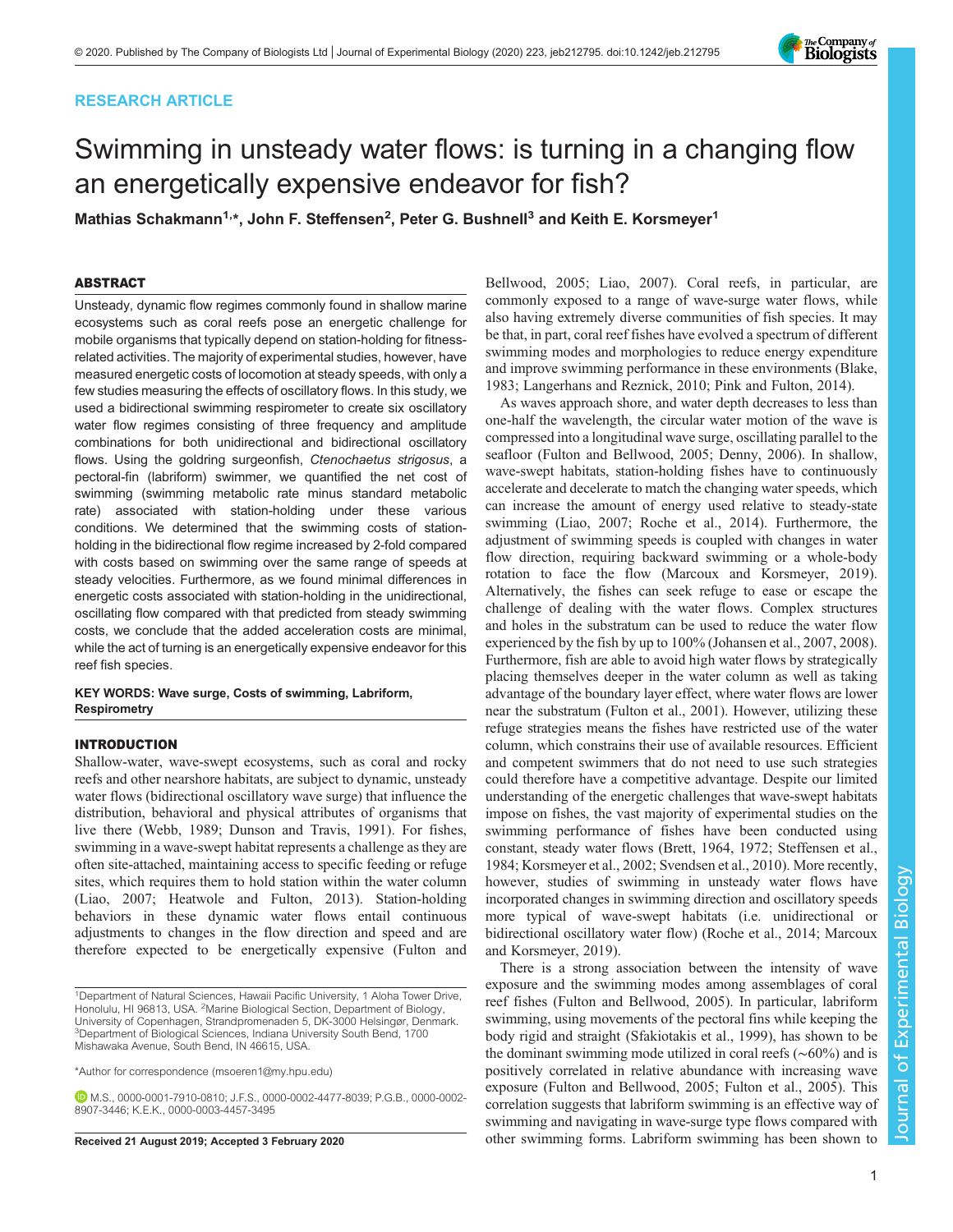provide a high degree of stability and maneuverability or be effective for high-speed swimming, although there may be a tradeoff between these two capabilities ([Drucker and Lauder, 2000](#page-8-0); [Walker and Westneat, 2002b](#page-9-0)). Furthermore, studies of the cost of swimming in steady flows show that some labriform swimmers, particularly those with long, tapered (i.e. high aspect-ratio) pectoral fins, may be very efficient at high speeds ([Korsmeyer et al., 2002](#page-8-0); [Fulton et al., 2013\)](#page-8-0). A study on a temperate, estuarine labriform swimmer, the surfperch *Cymatogaster aggregata*, found that a unidirectional, unsteady flow simulating a wave surge without the turning component increased the energetic cost of swimming by 25% compared with swimming in a steady flow, in part owing to added energetic costs of acceleration and deceleration [\(Roche et al.,](#page-9-0) [2014](#page-9-0)). A recent study by [Marcoux and Korsmeyer \(2019\)](#page-8-0) examined station-holding swimming performance and behavior of several coral reef fish species in a simulated wave surge. They found that median and paired fin (MPF) swimmers, such as labriform swimmers, were more cost-efficient as wave frequency increased than body caudal fin (BCF) swimmers, and MPF swimmers more frequently swam backwards instead of turning despite an increase in pectoral fin beat frequency associated with backward swimming. These results suggest that turning is an expensive behavior. However, owing to flow limitations in the experimental setup, the study was only able to simulate wave surge at the lower end of the conditions found naturally in terms of wave amplitudes and water flow velocities, and could not make direct comparisons with steady swimming costs [\(Fulton and Bellwood, 2005](#page-8-0); [Marcoux and](#page-8-0) [Korsmeyer, 2019\)](#page-8-0). Thus, the extent of the added costs for stationholding, and what proportion is due to the potential costs of acceleration or turning, is unclear. Together, these previous studies support the hypothesis that it is energetically expensive to swim in a bidirectional oscillating flow and that both the acceleration and turning component of swimming in a wave surge have their individual energetic costs compared with swimming in a steady flow. As metabolic requirements of locomotion and swimming performance are crucial for constructing energy budgets in fishes, understanding how wave action shapes the energetics of fishes in shallow, wave-swept habitats will improve predictions of how fish populations will respond to environmental changes ([Enders et al.,](#page-8-0) [2003](#page-8-0); [Fulton and Bellwood, 2005](#page-8-0); [Liao, 2007](#page-8-0); [Roche et al., 2014\)](#page-9-0).

To separate the cost of acceleration and turning during stationholding swimming in wave-swept habitats, we produced both bidirectional (see [Movie 1](http://movie.biologists.com/video/10.1242/jeb.212795/video-1)) and unidirectional (see [Movie 2\)](http://movie.biologists.com/video/10.1242/jeb.212795/video-2) oscillatory water flows, and measured the oxygen consumption rates  $(\dot{M}_{\text{O}_2})$  of station-holding goldring surgeonfish, Ctenochaetus<br>stringsus Ctenochaetus stringsus is a labriform swimmer strigosus. Ctenochaetus strigosus is a labriform swimmer common in wave-exposed coral reef and rocky shoreline habitats around the Hawaiian Islands [\(Hobson, 1974](#page-8-0); [Mundy, 2005](#page-9-0); [Randall](#page-9-0) [and Clements, 2001](#page-9-0)). It is benthopelagic, feeding on detritus, and, like other grazing surgeon fishes, will punctuate steady swimming with turning and reorientation to target specific feeding sites [\(Hobson, 1974;](#page-8-0) [Mundy, 2005](#page-9-0); [Randall and Clements, 2001](#page-9-0); [Friedman et al., 2016\)](#page-8-0). Using a specialized swim flume respirometer, we measured the cost of swimming at steady velocities, and at three different intensities of both unidirectional and bidirectional oscillatory flows. We hypothesized that the added energetic costs of both accelerations and turning would increase the cost of swimming in the unsteady water flows compared with what would be predicted from the costs at steady swimming velocities. Therefore, we predicted that swimming in bidirectional, oscillatory flows would result in the largest increase in costs of swimming (requiring both accelerations and turning), followed by

unidirectional, oscillatory flows (requiring accelerations only), and lastly the cost predicted from steady velocities alone. The difference between the costs in unidirectional and the bidirectional flows should indicate the cost of turning. However, if the cost of turning is minimal, the bidirectional swimming costs should be similar to unidirectional costs under similar flow conditions.

# MATERIALS AND METHODS Fish

Goldring surgeonfish, Ctenochaetus strigosus (Bennet 1828) [ $n=10$ ; total length=8.7 cm (8.1–9.5 cm); mass=15.5 g (12.1– 19.9 g); mean (range)], were purchased from a local aquarium fish wholesaler that caught the fish from nearshore Oahu, HI, USA. The fish were held individually in indoor, aerated, flow-through seawater tanks (30–100 liters, 26–28°C, salinity=30–32‰, 12 h:12 h light:dark photoperiod) at the Oceanic Institute of Hawaii Pacific University and fed daily with commercial marine fish pellets and chopped frozen squid. The sex of the fish at these sizes could not be determined. Fish were acclimated in laboratory conditions for at least 3 days and fasted for 24 h prior to testing to ensure they were in a postabsorptive state. Following experiments, the fish were euthanized by an overdose of the fish anesthetic, tricaine methanesulfonate (Tricaine-S, Western Chemical, Inc., Ferndale, WA, USA), in buffered seawater. All fish were handled ethically according to Hawaii Pacific University's Institutional Animal Care and Use Policies.

## Experimental setup

Rates of oxygen consumption  $(M<sub>O<sub>2</sub></sub>)$  were measured in a modified 6.7 liter acrylic. Steffensen-type swimming respirement (Roche 6.7 liter acrylic Steffensen-type swimming respirometer [\(Roche](#page-9-0) [et al., 2014](#page-9-0)) with dual propellers on a common axle driven by a computer-controlled motor capable of generating symmetric bidirectional flows ([Fig. 1\)](#page-2-0). The fish were placed in the swimming section (20.3 cm long, 8.9 cm wide, 8.9 cm deep) bounded at each end by honeycomb flow-straighteners (PlasCore Inc., Zeeland, MI, USA) to promote linear flow. The fish were forced to swim against the current to maintain their position in the swim section, and by varying velocities in a continuous sine wave function from forward to reverse, the fish also had to turn around, similar to a station-holding behavior in response to wave-driven flows in the field. A few of the individuals had a total length slightly longer (by less than 7%) than the width of the swim section; however, it was apparent that the space used by the fish during a turn was much smaller than their total length owing to a C-like bend in the longitudinal axis of the body. The sides of the swim section therefore did not hinder the fish in its station-holding behavior. The respirometer was submerged in an external water tank (52.4 liters) connected to an aerated sump (52 liters) thermostatted to 27°C and recirculated through a UV sterilizer (Coralife Turbo Twist 12X UV Sterilizer, 36 W). Oxygen levels in the respirometer were measured every 5 s with a WTW Multi 3430 multimeter (WTW, Weilheim, Germany) with an optical dissolved oxygen probe and a water conductivity probe with temperature sensors to automatically correct oxygen concentration for salinity and temperature. Water velocity, flush cycles and data collection were regulated by custom software written in NI LabView 2017 (National Instruments, Austin, TX, USA) and via an AD–DA converter (USB-1208, Measurement Computing, Norton, MA, USA) that controlled a motor driving the speed and direction of the propellers (Movitrac AC VFD, SEW Eurodrive, Lyman, SC, USA) and a relay (USB-SwitchC, Cleware GMBH, Hollingstedt, Germany) activating a flush pump mounted on the side of the respirometer.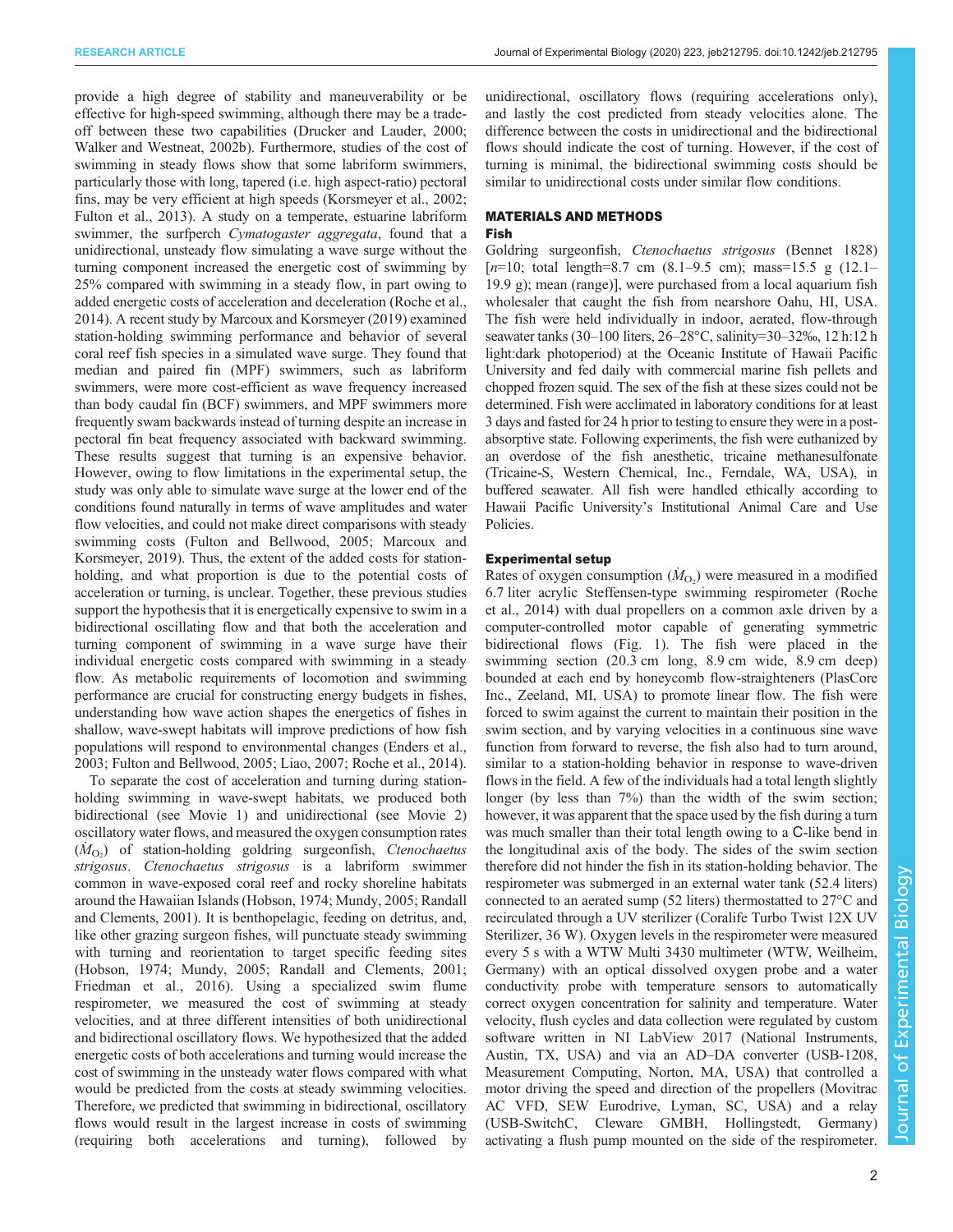<span id="page-2-0"></span>

Fig. 1. Schematic of the 6.7 liter intermittent-flow swimming respirometer designed for bidirectional swimming. The fish was kept in the swimming section (A) by two honeycomb flow-straighteners (B) at each end. In the bottom of the tank are two propellers (C) powered by an external motor, able to create water flow in both directions. In the top right and the top left corner, respectively, an optical dissolved oxygen probe (D) and a water conductivity probe with temperature sensor (E) was inserted.

Flow speeds were corrected in real-time for solid blocking effects for each fish ([Bell and Terhune, 1970; Korsmeyer et al., 2002](#page-8-0)).

#### Water flow calibration

The water flow velocity in the swimming section was calibrated to the voltage input of the motor powering the propellers using particle tracking velocimetry. The respirometer was filled with freshwater containing 0.1 g l−<sup>1</sup> of neutrally buoyant fluorescent red polyethylene microspheres (Cospheric, Santa Barbara, CA, USA; 1.005 g ml<sup>-1</sup> 212–250 μm), which were illuminated with a 50 mW 523 nm laser with a cylindrical lens to project a thin (1 mm) sheet of light along the center of the swim section parallel to the water flow. Videos (120 frames  $s^{-1}$ , GoPro Hero 3+ Black) at each steady flow condition were recorded for subsequent particle tracking analysis (Tracker, version 4.11.0 by Douglas Brown) ([Meijering et al.,](#page-9-0) [2012](#page-9-0)). Water velocity was calibrated over the full range of speeds in both directions.

The bidirectional oscillatory flows had changing speeds that followed the pattern of a sinusoidal function:

$$
U(t) = A \times \sin(f \times 2\pi \times t),\tag{1}
$$

where U is the speed (cm s<sup>-1</sup>), A is the amplitude or peak speed (cm s<sup>-1</sup>) f is the frequency (Hz) and t is time (s). The average speed  $(\text{cm s}^{-1})$ , f is the frequency (Hz) and t is time (s). The average speed  $(U \cap \text{drift}^{\text{tr}})$  during hidirectional oscillatory flows was calculated as the  $(U_{\text{avg}})$  during bidirectional oscillatory flows was calculated as the mean absolute speed through one complete sine-wave cycle, using the equation:

$$
U_{\text{avg}} = \frac{2}{\pi} \times A. \tag{2}
$$

The calibration from the steady flow was used to set the amplitude, or peak speeds, at each frequency of oscillation; however, a correction was required owing to a dampening effect on amplitude in the flume as a result of inertial effects. Particle tracking tests of actual speeds during the oscillatory flows were used to correct the amplitudes for dampening of the cyclic changes in speed. With the increased frequency of oscillation, the dampening of the peak speeds increased, so separate calibrations were made for each experimental frequency.

To create similar oscillations in water flow, but without direction changes, unidirectional oscillatory flows were generated to follow the absolute value of a sine function. Owing to the inertia of the water, the pattern of unidirectional water speeds was different than

what we expected, as the particle tracking revealed that the speed did not drop completely to zero, and at the highest frequency peak speed  $(U_{\text{peak}})$  was slightly greater than during bidirectional flows ([Fig. 2\)](#page-3-0). As a result, the average water flow speeds were higher, but with lower accelerations and wave amplitudes (A), compared with the bidirectional flows [\(Table 1](#page-4-0), [Fig. 2](#page-3-0)). The unidirectional oscillatory flow, therefore, followed a slightly different function:

$$
U(t) = abs(A \times sin(f \times 2\pi \times t)) + e,
$$
 (3)

$$
U_{\text{avg}} = \frac{2}{\pi} \times A + e,\tag{4}
$$

$$
U_{\text{peak}} = A + e,\tag{5}
$$

where U is the speed (cm s<sup>-1</sup>), A is the amplitude (cm s<sup>-1</sup>), f is the frequency (Hz) t is time (s) and e is the elevation of the waveform frequency (Hz),  $t$  is time (s) and  $e$  is the elevation of the waveform above zero, or the minimum speed  $\text{(cm s}^{-1})$ . Particle tracking was used to determine the values of e for each experimental frequency [\(Table 1,](#page-4-0) [Fig. 2](#page-3-0)).

#### Respirometry protocol

Each of the 10 fish were subject to the same experimental protocol and all experimental treatments to quantify the standard metabolic rate (SMR, the minimum energy required to maintain homeostasis) and swimming costs at steady swimming as well as unsteady swimming in a unidirectional and bidirectional flow. Before being placed in the respirometer, the mass, total body length, depth and width of the fish were quickly measured to allow for solid-blocking correction and calculation of relative speed (body lengths per second, BL s<sup>-1</sup>). The fish were introduced into the respirometer in the afternoon, to allow several hours of recovery from handling before measurements to determine SMR commenced. Oxygen consumption rates were recorded overnight (∼12 h) at a low flow speed (~5 cm s<sup>-1</sup>) to determine the SMR before swimming metabolism trials were performed the following day. This flow speed was sufficient to provide water mixing but low enough to not induce swimming and allow the fish to rest on the bottom of the swimming section.

The  $\dot{M}_{\text{O}_2}$  (mg  $\text{O}_2$  kg<sup>-1</sup> h<sup>-1</sup>) was measured using intermittent-flow<br>primetry (Steffensen et al. 1984: Svendsen et al. 2016) with respirometry ([Steffensen et al., 1984](#page-9-0); [Svendsen et al., 2016\)](#page-9-0) with 12 min cycles consisting of three periods: a 4 min air-equilibrated water flushing period, a 1 min mixing period with the flush pump off to allow the system to equilibrate, and a 7 min closed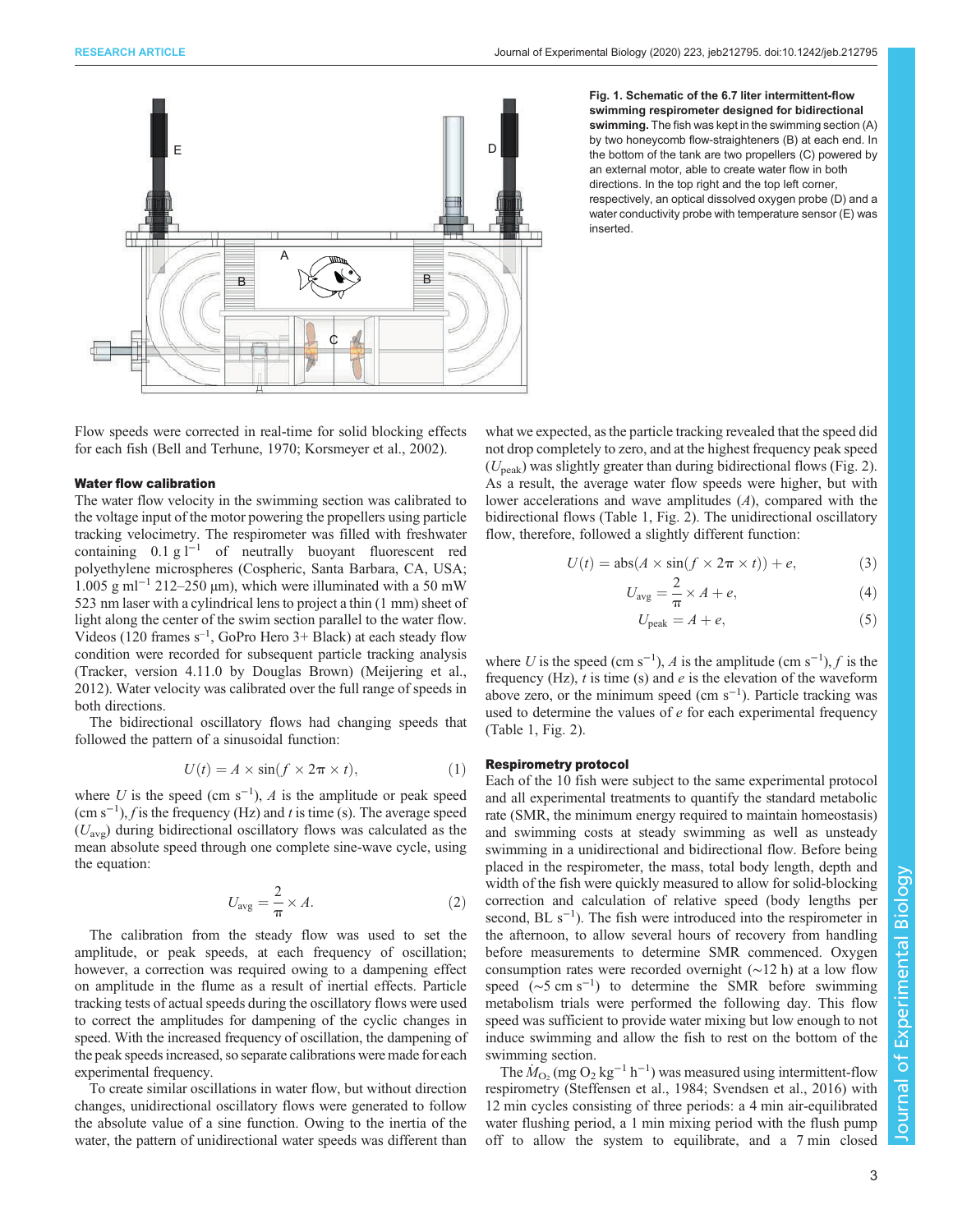<span id="page-3-0"></span>

Fig. 2. Water flow velocities for the three water flow treatments for both bidirectional (black, solid circles) and unidirectional (red, open circles) flow regimes. Low and high frequency  $(f)$  indicates a frequency of 0.1 and 0.3 Hz, respectively, while low and high amplitude (A) indicates the intended peak speeds of approximately 2.36 and 4.71 BL s<sup>−1</sup>, respectively (see [Table 1\)](#page-4-0). Note that for the unidirectional flow, the speed never reaches zero owing to the inertia of the water, and peak speed is higher at the high frequency oscillation. Lines and equations represent the sine-wave functions for each flow condition as fit to particle tracking observations of velocity (circles). Each point represents the average from three cycles of oscillation.

measurement period for recording the decline in oxygen content. Oxygen consumption rates were determined from the linear regression of oxygen content decline in the respirometer as a function of time during the closed measurement period [\(Steffensen](#page-9-0) [et al., 1984; Svendsen et al., 2016](#page-9-0)) using the equation:

$$
\dot{M}_{\text{O}_2} = \frac{\Delta \text{O}_2 V_{\text{resp}}}{M_{\text{fish}}},\tag{6}
$$

where  $\Delta O_2$  is the rate of change in oxygen content (mg  $O_2$  h<sup>-1</sup>),  $V_{\text{resp}}$ <br>is the volume of the respirometer minus the volume of the fish (1) is the volume of the respirometer minus the volume of the fish (l) and  $M_{\text{fish}}$  is the mass of the fish (kg). In order to determine the background microbial respiration, oxygen consumption in the respirometer without a fish present was determined in triplicate before and after each experiment.  $\dot{M}_{\text{O}_2}$  measurements were then

corrected by subtracting background respiration levels, assuming a linear change in background  $\dot{M}_{\text{O}_2}$  over time.

#### Standard metabolic rate and net cost of swimming

Standard metabolic rates were calculated from a frequency histogram of  $\dot{M}_{\text{O}_2}$  measurements measured overnight. Two normal<br>curves were fitted to the frequency histogram separating the lower curves were fitted to the frequency histogram separating the lower  $\dot{M}_{\text{O}_2}$  measurements during periods of rest from the higher  $\dot{M}_{\odot}$  measurements owing to spontaneous activity (Steffensen  $\dot{M}_{\text{O}_2}$  measurements owing to spontaneous activity [\(Steffensen](#page-9-0)<br>et al. 1994: Chabot et al. 2016). The SMR was then determined [et al., 1994;](#page-9-0) [Chabot et al., 2016](#page-8-0)). The SMR was then determined from the mean of the lower distribution of  $\dot{M}_{\text{O}_2}$  measurements for that individual For all  $\dot{M}_{\text{O}_2}$  measurements during the swimming that individual. For all  $\dot{M}_{\text{O}_2}$  measurements during the swimming<br>trials the net cost of swimming (NCOS) was calculated by trials, the net cost of swimming (NCOS) was calculated by subtracting the SMR from swimming  $\dot{M}_{\text{O}_2}$ , to represent the increase<br>in metabolic rate owing to swimming activity for that individual at in metabolic rate owing to swimming activity for that individual at each treatment ([Korsmeyer et al., 2002](#page-8-0)).

## Steady swimming

After the overnight measurement of SMR, the swimming  $\dot{M}_{\text{O}_2}$  at constant steady water flows were measured in 1 BL s<sup>-1</sup> increments constant, steady water flows were measured in 1 BL  $s^{-1}$  increments from 1 to 5 BL  $s^{-1}$ . The steady swimming protocol stopped at 5 BL s−<sup>1</sup> because preliminary trials showed that this was below the gait transition and critical swimming speeds for this species, to avoid significant anaerobic metabolism or oxygen debt. Furthermore, this range of steady swimming velocities encompassed the speeds during the oscillatory, simulated wavesurge flows (peak speed of 4.71 BL  $s^{-1}$ ), allowing calculation of predicted costs of swimming at those flows from the steady swimming  $\dot{M}_{\text{O}_2}$ . Each fish swam for two respirometry cycles (for a total of 24 min) at each velocity. Any trials where the fish was total of 24 min) at each velocity. Any trials where the fish was swimming erratically or with significant contact with the walls of the swim section were removed from analyses. The  $\dot{M}_{\text{O}_2}$  as a function of swimming speed was fitted to a hydrodynamics-based function of swimming speed was fitted to a hydrodynamics-based power equation ([Videler, 1993;](#page-9-0) [Korsmeyer et al., 2002\)](#page-8-0):

$$
\dot{M}_{\text{O}_2} = a + bU^c,\tag{7}
$$

where  $a, b$  and  $c$  are constants and  $U$  is the water flow speed. This relationship for each individual was used to determine the NCOS at steady swimming velocities, and predicted NCOS for each oscillatory flow treatment. At the conclusion of the steady water flow swimming protocol, the velocity was reduced to 1 BL s<sup>-1</sup> for one measurement cycle to confirm the absence of oxygen debt, after which the oscillatory swimming protocol was commenced.

#### Oscillatory swimming

The unsteady swimming treatments, designed to simulate a horizontal wave surge of changing water flow velocities, were accomplished using a computer-generated sine-wave function of a given wave frequency  $(f)$  and amplitude  $(A)$  to change the speed and, for bidirectional flows, the direction of the propeller motor. Three treatments were performed with both types of water flow regimes (bidirectional and unidirectional oscillatory water flow). The treatments were: a low frequency and low amplitude oscillation (low  $f$ –low A), a low frequency and high amplitude oscillation (low  $f$ –high A), and a high frequency and high amplitude oscillation (high  $f$ –high  $\Lambda$ ) [\(Table 1\)](#page-4-0). These simulated water flow conditions are similar to what has been observed and quantified by [Fulton and](#page-8-0) [Bellwood \(2005\),](#page-8-0) where the low amplitude water flow treatment (low  $f$ –low  $A$ ) is similar to the wave-induced flows in sheltered and lagoonal reefs, and the high amplitude water flow treatments (low  $f$ –high A and high  $f$ –high A) are more similar to that on oblique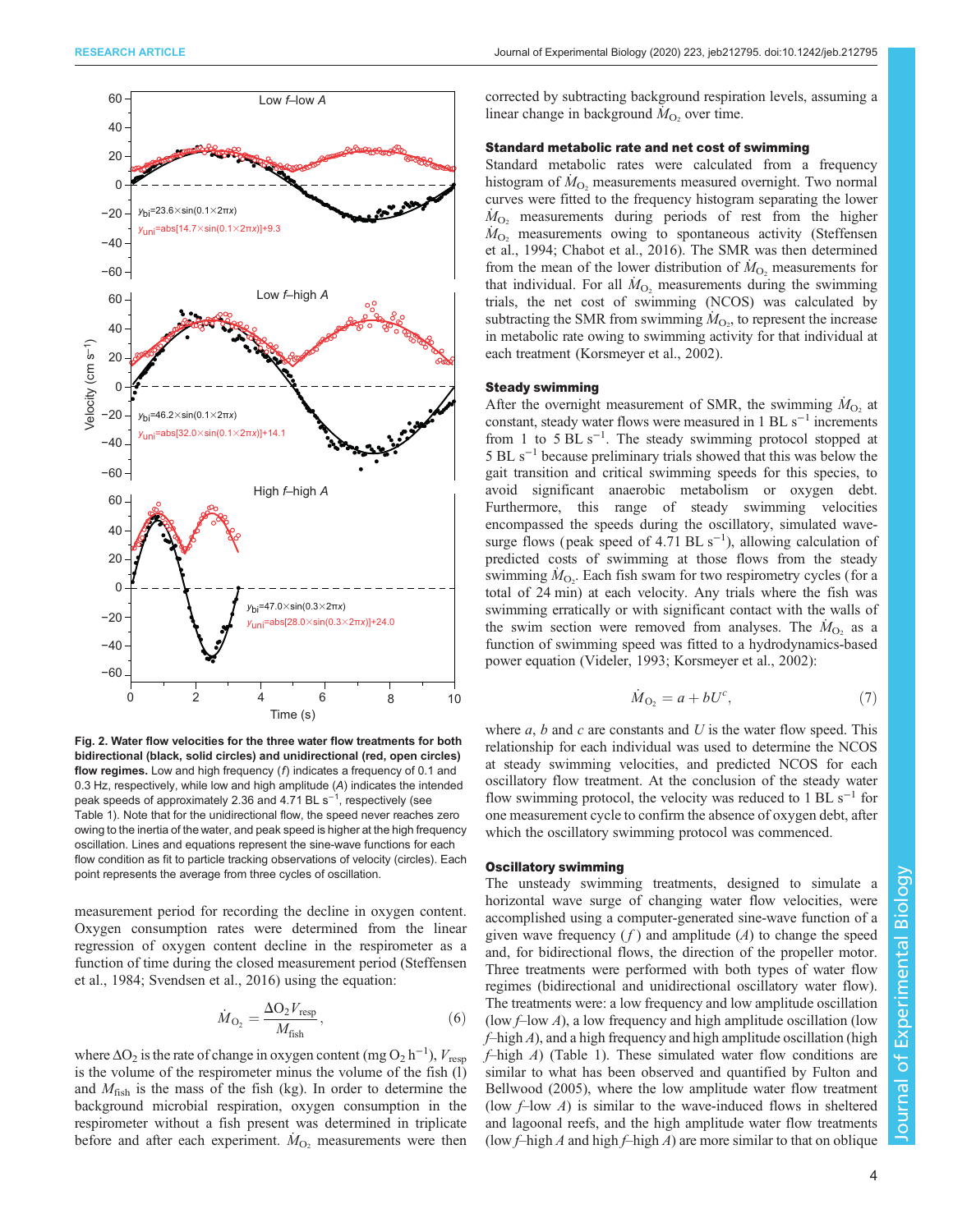| Water flow<br>regime | Water flow<br>treatment | Frequency<br>(Hz) | <b>Minimum</b><br>speed $(BL s^{-1})$ | Average<br>speed $(BL s^{-1})$ | Peak speed<br>$(BL s^{-1})$ | Average<br>acceleration<br>$(BL s^{-2})$ | Maximum<br>acceleration<br>$(BL s^{-2})$ |
|----------------------|-------------------------|-------------------|---------------------------------------|--------------------------------|-----------------------------|------------------------------------------|------------------------------------------|
| <b>Bidirectional</b> | Low f-low A             | 0.1               | 0.00                                  | 1.50                           | 2.36                        | 0.72                                     | 1.50                                     |
|                      | Low $f$ -high $A$       | 0.1               | 0.00                                  | 3.00                           | 4.71                        | 1.43                                     | 3.00                                     |
|                      | High $f$ -high $A$      | 0.3               | 0.00                                  | 3.00                           | 4.71                        | 4.29                                     | 9.00                                     |
| Unidirectional       | Low f-low A             | 0.1               | 0.93                                  | 1.86                           | 2.36                        | 0.55                                     | 0.87                                     |
|                      | Low $f$ -high $A$       | 0.1               | 1.41                                  | 3.54                           | 4.71                        | 1.29                                     | 2.03                                     |
|                      | High $f$ -high $A$      | 0.3               | 2.40                                  | 4.22                           | 5.18                        | 3.17                                     | 4.99                                     |

<span id="page-4-0"></span>Table 1. The wave frequency and water flow speeds and accelerations of each oscillatory flow treatment (low f–low A, low f–high A and high f–high A, where f is frequency and A is amplitude) for both bidirectional and unidirectional oscillatory water flows

and exposed reefs. Both bidirectional and unidirectional conditions were tested on each fish at each treatment level, with the order of the water flow regimes (bidirectional or unidirectional) changed at each level and the initial regime alternated between each fish to remove any effect of exposure order. The first water flow treatment was always of the lowest flow condition, low  $f$ –low A, and then increased to low  $f$ -high  $A$  and, finally, high  $f$ -high  $A$ , after both water flow regimes have been run at each water flow treatment. As with the steady swimming trial, two respirometry cycles (total of 24 min) were conducted at each unsteady swimming treatment. When the last treatment of the oscillatory swimming ended, the speed was reduced to 1 BL  $s^{-1}$  at a steady flow for one measurement cycle to confirm the absence of oxygen debt.

# Predicted net cost of swimming

To predict the effect of the non-linear metabolic rate–speed relationship on costs during oscillatory swimming treatments, the predicted NCOS was calculated by integrating a sinusoidal function based on the variation in water flow speeds during oscillatory swimming (Eqn 1 or 3, Fig. 3) into the equation of  $M_{\text{O}_2}$  as a function of swimming speed (Eqn 4) determined from<br> $M_{\odot}$  measurements at steady water velocities for each individual  $\dot{M}_{\text{O}_2}$  measurements at steady water velocities for each individual<br>fish (Fig. 2) (Roche et al. 2014). The individual SMR was then fish ([Fig. 2](#page-3-0)) [\(Roche et al., 2014](#page-9-0)). The individual SMR was then subtracted from this value to determine the NCOS. Thus, the predicted NCOS represents the energetic costs of swimming in oscillating water flow speeds but assumes no additional costs owing to acceleration or turning.



Velocity (BL s–1)

#### Data analysis

Each water flow treatment was categorized by four parameters: oscillation, direction, frequency and average speed (Table 1). Oscillation (yes or no) indicated whether velocities varied; only steady swimming values were categorized as no oscillation. Direction indicated whether the flow was unidirectional or bidirectional. Only the bidirectional oscillatory flows were categorized as such to indicate the fish had to turn around with direction changes. The predicted NCOS was also included as a treatment and categorized as 'yes' for oscillation, but given a frequency of zero and direction of unidirectional, to indicate that no acceleration or turning cost was included, and the predicted NCOS does not change with wave frequency or direction (only amplitude). We used IBS SPSS Statistics (v.26) to perform a linear mixed model (LMM) analysis of the relationship between log(NCOS) and treatment parameters to account for the repeated-measures design [\(West et al., 2014\)](#page-9-0). The LMM assumed that the dependency structure was modeled correctly, that the random effects and within residual errors follow a normal distribution and that they had a constant variance. Prior to statistical analyses, the NCOS and average speed were log-transformed to improve normality and linearize the relationship between these two variables ([Korsmeyer](#page-8-0) [et al., 2002](#page-8-0)). Log(speed) was adjusted to a reference level of 1.5 BL s<sup>-1</sup> by subtracting log(1.5) from all values. In developing the model, the fit was evaluated using Hurvich and Tsai's criterion  $(AIC<sub>C</sub>)$ . As fixed effects, we used oscillation and direction with covariates of frequency and log(speed), and the interaction between

### Fig. 3. Oxygen consumption rate  $(\dot{M}_{\rm O_2})$  as a<br>function of swimming velocity for function of swimming velocity for

Ctenochaetus strigosus (n=10). The dashed lines are the  $\dot{M}_{\rm O_2}$ –speed (*U*) relationships  $(y=a+bU^c)$  for each individual fish and the solid line is the combined relationship for all the fish. The power function equation is for the combined  $\dot{M}_{\rm O_2}$ –speed relationship. Each point is the average  $\dot{M}_{\Omega_2}$  for an individual fish at that velocity. Values at zero velocity are the standard metabolic rates (SMR) determined from overnight measurements with each fish. BL, body lengths.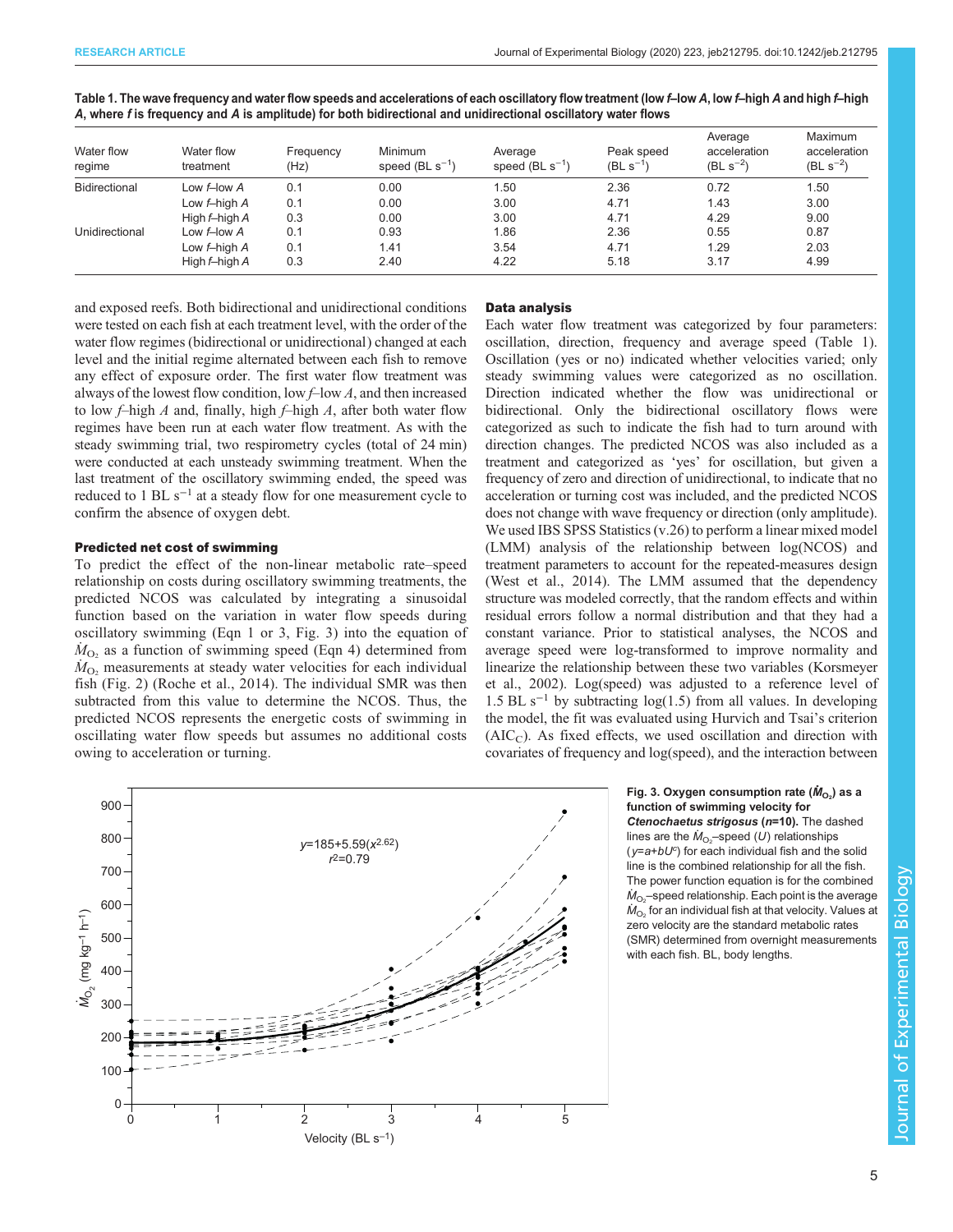<span id="page-5-0"></span>

| Table 2. Estimates of fixed effects from a linear mixed model of     |  |
|----------------------------------------------------------------------|--|
| log(NCOS) for Ctenochaetus strigosus with subject as a random effect |  |
|                                                                      |  |

| Parameter           | Coefficient | s.e.   | P-value |
|---------------------|-------------|--------|---------|
| Intercept           | 1 24        | 0.10   | < 0.001 |
| Oscillation         | 0.0982      | 0.0245 | < 0.001 |
| <b>Direction</b>    | 0.243       | 0.059  | 0.001   |
| Frequency           | 0.0321      | 0.149  | 0.832   |
| Log(speed)          | 2.35        | 0.23   | < 0.001 |
| Direction×frequency | 0.404       | 0.204  | 0.049   |
|                     |             |        |         |

Log(NCOS) is log-transformed net cost of swimming (mg O<sub>2</sub> kg<sup>-1</sup> h<sup>-1</sup>). Oscillation as 'yes' or 'no' (reference level). Direction as 'bidirectional' or 'unidirectional' (reference level). Frequency in Hz. Log(speed) is logtransformed average swimming speed (BL s<sup>-1</sup>) centered at log(1.5)=0.176.

direction and frequency. As random effects, we included intercepts for subjects as well as by-subject random slopes for direction, frequency and log(speed), with a covariance structure of variance components. Visual inspection of residual plots did not reveal extensive deviations from homoscedasticity or normality. Holm's sequential Bonferroni correction was performed to correct for multiple comparisons [\(Holm, 1979](#page-8-0)). The statistical significance level for this study was  $P<0.05$ .

# RESULTS

During both the steady and unsteady swimming trials, all the fish behaved similarly, swimming primarily with their pectoral fins throughout the experiment with no gait transition, backwards swimming or exhaustion. Typical swimming behaviors during the oscillatory wave surge flows during the high frequency and amplitude treatment can be seen in [Movie 1](http://movie.biologists.com/video/10.1242/jeb.212795/video-1) (bidirectional) and [Movie 2](http://movie.biologists.com/video/10.1242/jeb.212795/video-2) (unidirectional). Turning during the bidirectional oscillatory flows involved axial bending and extension of the

pelvic, dorsal and anal fins that was not observed in the unidirectional flow oscillations.

During the steady swimming trials,  $\dot{M}_{\text{O}_2}$  and NCOS increased<br>ceach fish with increasing speed II MM effect of log(speed) on for each fish with increasing speed [LMM, effect of log(speed) on log(NCOS),  $F_{1,9,1}$ =106.32, P<0.001; Table 2]; however, the rate of increase differed slightly between each fish ([Fig. 3\)](#page-4-0). As a result, the steady and predicted NCOS were calculated for each fish separately at each water flow treatment. Predicted NCOS accounts for the effect of the non-linear relationship between  $\dot{M}_{\text{O}_2}$  and speed<br>during oscillations in speed around an average value, and as a during oscillations in speed around an average value, and as a result was slightly higher than the steady NCOS at that same average speed (LMM, oscillation effect,  $F_{1,179.5}$ =16.05, P<0.001; Table 2, Figs 4 and [5](#page-6-0)). This predicted value was based only on the steady swimming NCOS and does not include any costs of acceleration or turning during oscillatory swimming. Predicted NCOS, therefore, does not change with increasing oscillation frequency if average speed is the same (e.g. Fig. 4, low  $f$ –high A and high  $f$ –high  $A$  values).

The measures of NCOS during oscillatory swimming include an effect of wave frequency; however, the strength of this effect varied depending on whether the oscillation was unidirectional or bidirectional (LMM, direction×frequency interaction,  $F_{1,179.69}$ =3.91, P=0.049; Table 2). For unidirectional oscillatory swimming, the effect of frequency on log(NCOS) was minimal (coefficient=0.0321, s.e.= $0.149$ ,  $P=0.83$ ), while frequency had a significant effect during bidirectional oscillatory swimming (coefficient=0.436, s.e.=0.197,  $P=0.032$ ). Compared with predicted NCOS, measured NCOS during unidirectional swimming includes the added acceleration and deceleration required during each cycle of flow and acceleration increases with both frequency and amplitude (average speed) [\(Table 1\)](#page-4-0). The negligible effect of frequency on unidirectional NCOS indicates that the net cost of acceleration was very low; this



Fig. 4. Net cost of swimming (NCOS) in steady and bidirectional oscillatory water flows at two different average swimming speeds (BL s<sup>−1</sup>) and two different wave frequencies (Hz) for Ctenochaetus strigosus (n=10). The average swimming speeds (1.5 and 3.0 BL s<sup>−1</sup>) are indicated at the top of each<br>panel, and the brackets within the panels indicate the wave freque panel, and the brackets within the panels indicate the wave frequencies (0.1 and 0.3 Hz) of the bidirectional oscillatory water flow. The text below the brackets indicates the water flow treatment, where f is frequency and A is amplitude. The steady values are measurements of the NCOS at steady speeds and the predicted values are estimates of the NCOS in oscillatory water flow owing to the non-linear relationship between NCOS and swimming speed. Note that the steady and predicted values in the center and right most plots are identical because the average swimming speeds are identical. The bidirectional values are the NCOS measured in bidirectional oscillatory water flow. Points represent the average values from individual fish.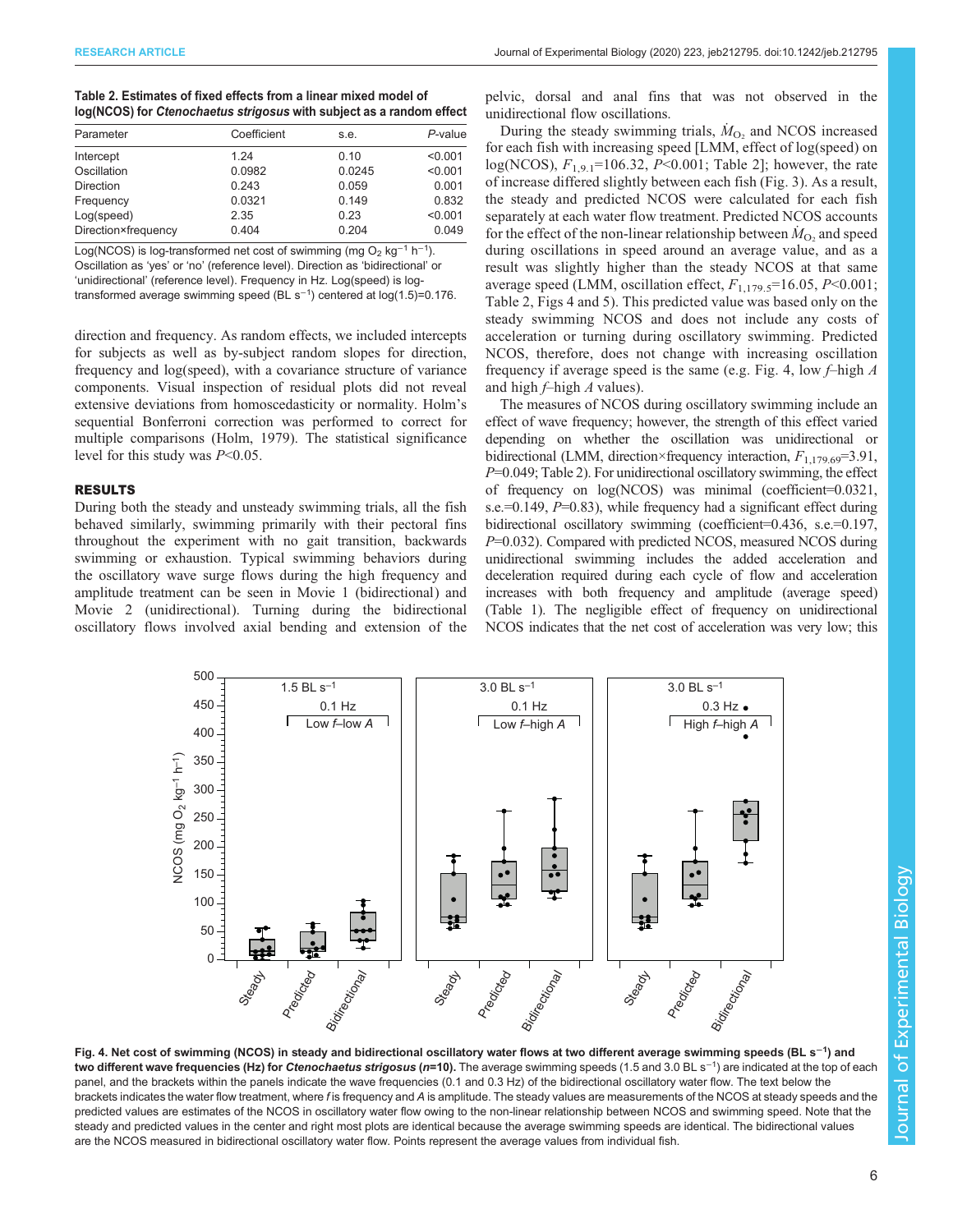<span id="page-6-0"></span>

Fig. 5. NCOS in steady and unidirectional oscillatory water flow at three different average swimming speeds (BL s<sup>−1</sup>) and two different wave **frequencies (Hz) for Ctenochaetus strigosus (n=10).** The average swimming speeds (1.9, 3.5 and 4.2 BL s<sup>−1</sup>) are indicated at the top of each panel, and the top of each panel, and the top of each panel, and the top of ea brackets within the panels indicate the wave frequencies (0.1 and 0.3 Hz) of the unidirectional oscillatory water flow. The text below the brackets indicates the water flow treatment, where f is frequency and A is amplitude. The steady values are measurements of the NCOS at steady speeds and the predicted values are estimates of the NCOS in oscillatory water flow owing to the non-linear relationship between NCOS and swimming speed. The unidirectional values are the NCOS measured in unidirectional oscillatory water flow. Points represent the average values from individual fish.

effect can also be seen by comparing predicted and unidirectional NCOS values at all flow intensities, which were very similar (Fig. 5).

In contrast with the unidirectional flows, swimming in bidirectional oscillations requires both acceleration–deceleration and turning around to face the change in flow direction. Because of the negligible effect of acceleration in unidirectional oscillations, the increases with frequency in bidirectional swimming NCOS appear to have been primarily due to the costs of turning with direction changes ([Fig. 4](#page-5-0)). Although we were unable to match the same speeds in both unidirectional and bidirectional treatments [\(Table 1](#page-4-0), [Fig. 2](#page-3-0)), we can use the LMM [\(Table 2\)](#page-5-0) to calculate estimated marginal means of NCOS at each bidirectional flow treatment, correcting for the effect of speed (Table 3). These estimates show little effect of acceleration in the differences between the predicted and unidirectional NCOS, but significant differences between unidirectional and bidirectional NCOS at all three flow intensities ( $P \le 0.001$ ). From this analysis, the costs of turning in bidirectional oscillatory flows accounted for approximately 50% of the NCOS on average, or a 2-fold increase from predicted values (Table 3). The NCOS attributed to turning at a frequency of 0.1 Hz

Table 3. Estimated marginal means from the linear mixed model of net cost of swimming (NCOS) for Ctenochaetus strigosus at three levels of frequency  $(f)$  and amplitude  $(A)$  of oscillatory swimming (low f-low A, low f–high A and high f–high A)

|                   | Average                | NCOS (mg $O_2$ kg <sup>-1</sup> h <sup>-1</sup> ) |                |                      |  |
|-------------------|------------------------|---------------------------------------------------|----------------|----------------------|--|
| Frequency<br>(Hz) | speed<br>$(BL s^{-1})$ | Predicted                                         | Unidirectional | <b>Bidirectional</b> |  |
| 0.1               | 1.5                    | 21.6                                              | 21.8           | $41.9*$              |  |
| 0.1               | 3.0                    | 110                                               | 111            | $213*$               |  |
| 0.3               | 3.0                    | 110                                               | 113            | $261*$               |  |

\*Significant difference from unidirectional NCOS at P<0.001.

increased 5-fold with an increase in average speed from 1.5 to 3.0 BL s−<sup>1</sup> . A 3-fold increase in the frequency of turning (0.1 to 0.3 Hz at an average speed of 3.0 BL s<sup>-1</sup>) increased the cost of turning by another 50% (Table 3, [Fig. 4\)](#page-5-0).

### **DISCUSSION**

By using a modified swimming respirometer ([Fig. 1](#page-2-0)) we were able to measure NCOS during steady velocities and during stationholding in both unidirectional and bidirectional oscillatory flows similar to shallow, wave-surge flows. The wave frequencies  $(0.1 \text{ and } 1.1)$ 0.3 Hz, or wave periods of 10 and 3.3 s, respectively) and water flow speeds (up to 45 cm s<sup> $-1$ </sup> for a 9 cm fish) were consistent with the range of flows experienced by fishes on shallow-water coral reefs [\(Fulton and Bellwood, 2005](#page-8-0); [Denny, 2006;](#page-8-0) [Webb et al., 2010\)](#page-9-0) [\(Fig. 2](#page-3-0)). Comparing the two unsteady flow regimes, bidirectional and unidirectional, allowed us to separate the energetic challenges of speed changes (accelerations and decelerations) from the cost of turning to face the direction of the water flow. When the fish had to continuously turn and accelerate to station-hold in the bidirectional flow they used, on average, twice as much energy for swimming (NCOS) when compared with the insignificant change in swimming costs when they only had to accelerate and decelerate in the unidirectional flow [\(Figs 4](#page-5-0) and 5, Table 3). Our results show that most of the additional costs of station-holding in wave-surge type flows for the labriform swimming C. strigosus are due to significant costs of turning to face the flow.

Although we expected the swimming costs to increase the most in the bidirectional oscillatory flow, we also expected some significant effect of the accelerations required in the unidirectional oscillatory flow, which was not found. [Roche et al. \(2014\)](#page-9-0) reported a 14% increase in total  $\dot{M}_{\text{O}_2}$ , over predicted values, with unidirectional oscillatory flows (1 BL s<sup>-1</sup> amplitude) for the labriform swimming oscillatory flows (1 BL  $s^{-1}$  amplitude) for the labriform swimming shiner surfperch, Cymatogaster aggregata, which are presumably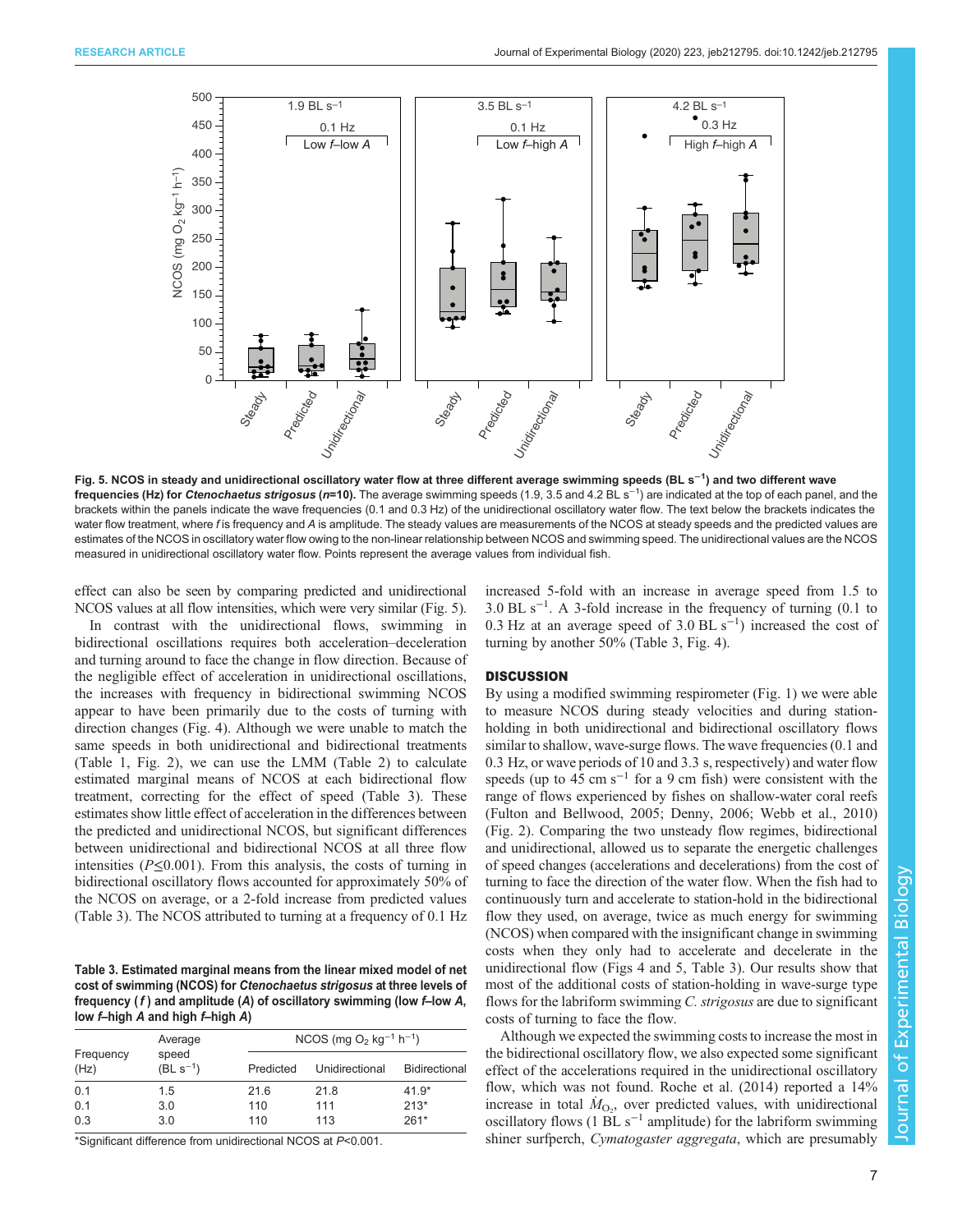due to costs of repeated accelerations and decelerations. Unlike the species in the present study, C. aggregata mostly inhabits calm shallow marine waters, bays and estuaries [\(NatureServe, 2019\)](#page-9-0), where wave surge is not common. Therefore, C. aggregata may be less adapted to the energetic requirements of swimming in unsteady flows. It also is possible that the costs of acceleration were underestimated in the present study. The unidirectional oscillatory flows created by the same sinusoidal function driving the flow within the flume as the bidirectional water flow were not identical in speed profiles [\(Fig. 2\)](#page-3-0). The unidirectional flows had higher minimum and maximum speeds but a lower amplitude, resulting in lower rates of acceleration [\(Table 1\)](#page-4-0). Nevertheless, substantial accelerations were still required in the high f–high A unidirectional treatment, with no apparent increases in NCOS from predicted values based on speeds alone ([Fig. 4](#page-5-0)). The goldring surgeonfish used in this study are common in wave-exposed areas of coral and rocky reefs ([Hobson, 1974\)](#page-8-0) and, therefore, may be more efficient at acceleration. It is also possible that the added costs of accelerating with each wave cycle are offset with energy savings during a passive deceleration phase [\(Marcoux and Korsmeyer, 2019\)](#page-8-0).

In the study by [Marcoux and Korsmeyer \(2019\)](#page-8-0), C. strigosus frequently swam backwards for one-half of a wave cycle, instead of turning around. However, no individual in our study exhibited this behavior at any time. This difference could be due to variations in the experimental setup, as [Marcoux and Korsmeyer \(2019\)](#page-8-0) used lower amplitudes to simulate the bidirectional wave surge and because the swim section in their respirometer was moving in a body of still water instead of moving in a body of water with a propeller as done in the present study. Thus, the consistent turning may be a consequence of the higher speeds, microturbulent flows and a greater amount of space afforded in the swimming flume ([Fig. 1\)](#page-2-0). The cost of direction changes in bidirectional flow in the present study was also greater than what was found by [Marcoux and Korsmeyer](#page-8-0) [\(2019\),](#page-8-0) which suggests that turning is more costly than swimming backwards, at least at the lower speeds used in that study. As average speed increased from 1.5 to 3.0 BL  $s^{-1}$ , with the same frequency, or rate of turning, the costs associated with turning increased dramatically from 20 to 100 mg O<sub>2</sub> kg<sup>-1</sup> h<sup>-1</sup> ([Table 3\)](#page-6-0) indicating that turning at higher speeds may require greater postural control to maintain stability. Conversely, increasing the frequency of turning by 3-fold did not result in a 3-fold increase in costs of turning, but only a 1.5-fold increase [\(Table 3\)](#page-6-0). This suggests that there is not a consistent cost per turn; instead, it varies with speed and rates of acceleration into and out of the turn. Fish species with other swimming modes (e.g. BCF) have shown greater increases in cost with frequency of oscillation than the labriform swimmer [\(Marcoux and Korsmeyer,](#page-8-0) [2019\)](#page-8-0), and future studies should examine the costs of turning and acceleration as it relates to swimming mode.

These studies show that turning around during routine swimming is an energetically expensive behavior and a significant factor in the energy budgets of fishes in habitats with dynamic, wave-induced water flows. Shallow-water, marine habitats may experience more bidirectional oscillatory water flows from incoming wave activity than prolonged periods of steady flow. Measuring the costs of swimming in steady flows to understand the energetic requirements of fish in these dynamic conditions may, therefore, underestimate the actual cost of swimming in the field [\(Webb, 1989](#page-9-0); [Roche et al.,](#page-9-0) [2014](#page-9-0)). For example, coral reef fishes are often highly site attached and constantly experience the energetic challenge of station-holding in the face of changing water flow driven by wave surge. The additional cost of swimming in a bidirectional flow compared with the predicted cost suggests that mobile organisms living in waveswept habitats face higher energetic challenges than previously thought [\(Roche et al., 2014;](#page-9-0) [Marcoux and Korsmeyer, 2019](#page-8-0)). The costs of turning may be related to added recruitment of body and fin muscles during the maneuver. For labriform swimmers, steady swimming involves only the pectoral fins, but during turning, other fins, such as the pelvic, dorsal, anal and caudal, are recruited, in addition to bending of the entire body ([Gerstner, 1999](#page-8-0); [Danos and](#page-8-0) [Lauder, 2007;](#page-8-0) [Pink and Fulton, 2014](#page-9-0)). In the present study, C. strigosus extended its pelvic, dorsal and anal fins during turns, which were not otherwise used (see [Movie 1](http://movie.biologists.com/video/10.1242/jeb.212795/video-1)). Furthermore, a study by [Drucker and Lauder \(2001\)](#page-8-0) examined the hydrodynamics of turning maneuvers of the labriform swimming bluegill sunfish, Lepomis macrochirus, and found that during a turn, the force that needs to be produced by the pectoral fins is functionally distinct and significantly higher compared with fin strokes during steady swimming. The pectoral fin on the outside of the turn initiated the turn and produced a lateral force four times higher than that of a steady swimming stroke, in order to rotate the body. Moreover, the pectoral fin on the inside of the turn created a posteriorly oriented thrust with a force nine times higher than a steady swimming stroke, to move the body linearly into the direction of the turn. The requirements to recruit additional muscle as well as producing higher stroke forces could explain why turning is such an expensive behavior.

In our experimental setup, the fish did not have the option to seek refuge, which is a common behavioral strategy used by fishes occupying areas of high water flow [\(Fulton et al., 2001; Johansen](#page-8-0) [et al., 2007](#page-8-0), [2008\)](#page-8-0). Complex structures in the water column, such as corals, and holes in the substratum can serve as flow refuges with diminished water speeds that enable energy savings [\(Johansen et al.,](#page-8-0) [2007, 2008](#page-8-0)). In addition, fish can strategically place themselves lower in the water column or use the boundary layer to escape high levels of water motion ([Fulton et al., 2001](#page-8-0)). However, fish that are able to more effectively occupy areas of high water motion could better utilize the available resources that may be out of reach for less efficient swimmers. Fish that have the ability to resist displacement and maintain their position in a wave-dominated habitat could increase their food encounter rate, decrease predation risks and/or better protect their territory compared with others that are unable to adequately cope with the flow conditions ([Fulton, 2010](#page-8-0)). Planktonic feeders can increase their food encounter rates by station-holding and letting a greater amount of water pass by them, compared with being displaced with the water mass. Ctenochaetus strigosus feed off the substrate, and in that case, while the fish would also stationhold in order not to be displaced relative to their food source, they will more frequently be lower in the water column and near potential refuges that attenuate the flow. Therefore, different niche utilization strategies create different energetic challenges and trade-offs in fitness-related benefits to maintaining their position ([Liao, 2007\)](#page-8-0). On coral reefs, this could have created niches and a selective pressure to minimize energy expenditure in such habitats. This could help explain the high biomechanical and morphological diversity we observe in coral reef fishes while shaping the long-term structure of communities and assemblages ([Fulton et al., 2005\)](#page-8-0). [Binning et al. \(2014\)](#page-8-0) reported that individuals of a labriform swimming damselfish (Acanthochromis polyacanthus) exposed to high wave-surge flows compared with more sheltered individuals of the same species had acquired physiological as well as morphological adaptations that aided them in dealing with such conditions. Specifically, for labriform swimmers, the shape and motion of the pectoral fins can result in large differences in maneuvering performance and swimming energetics, which have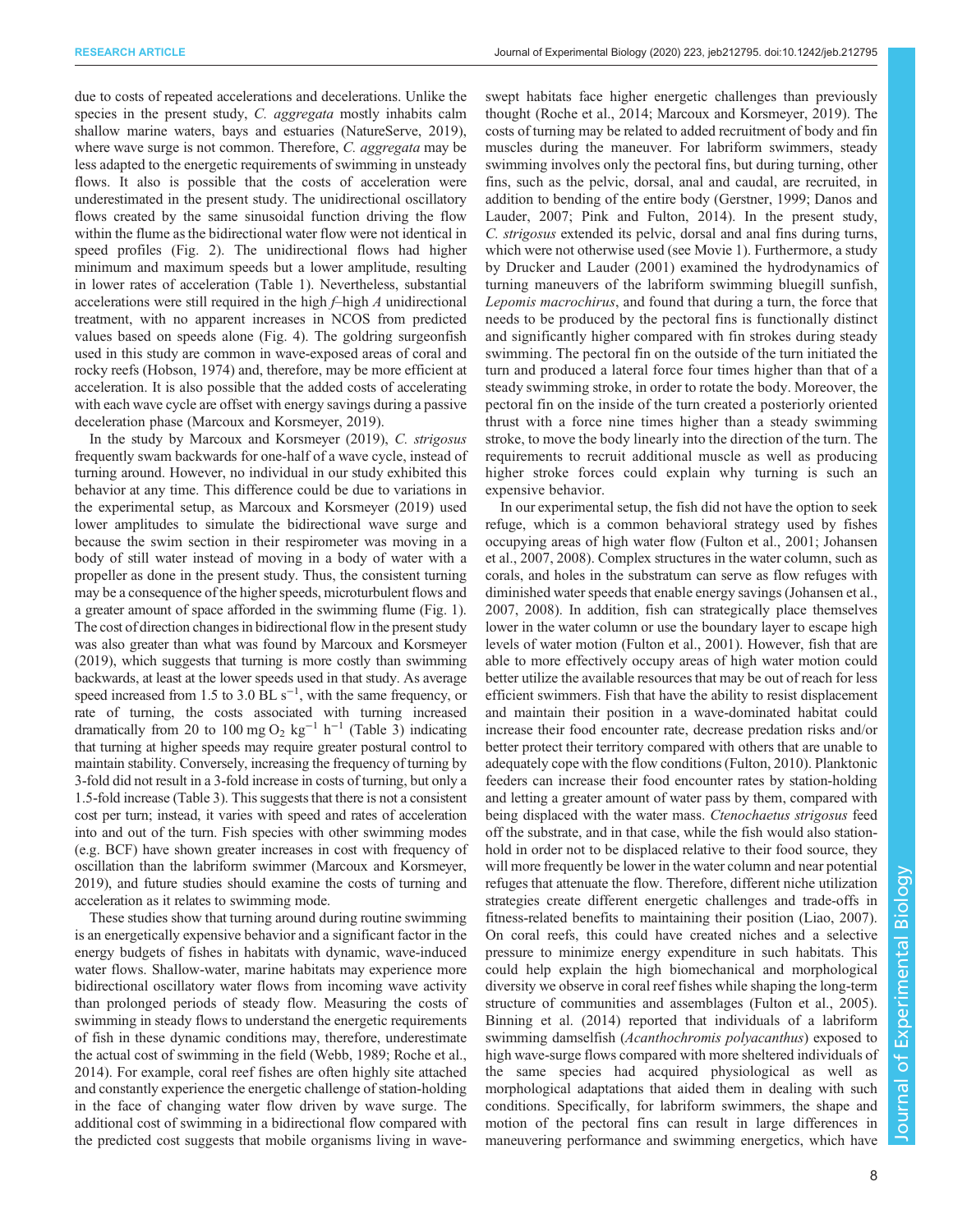<span id="page-8-0"></span>led to inferences about their behavior and distributions [\(Walker and](#page-9-0) [Westneat, 2002b](#page-9-0)). For instance, labriform swimmers with tapered, high-aspect-ratio fins that use a flapping fin motion are able to maintain higher swimming speeds and lower energetic costs. In contrast, fishes with paddle-shaped, low-aspect-ratio fins that use a rowing fin motion have a higher thrust production and maneuverability at lower speeds but quickly suffer higher energetic costs at elevated swimming speeds ([Walker and](#page-9-0) [Westneat, 2002a\)](#page-9-0). Ctenochaetus strigosus, used in the present study, has a tapered, high-aspect-ratio pectoral fin (1.9; Marcoux, 2016), and uses a flapping fin motion to provide propulsion. Therefore, for a fish with high-aspect-ratio fins such as C. strigosus, accelerating, following each turn, to higher swimming speeds in the bidirectional flow might be a more energetically expensive endeavor when compared with a fish with low-aspect-ratio fins. If true, this should also apply to the unidirectional oscillatory flow as the fish is frequently required to accelerate during the changes in flow speed. However, we did not observe this in our study. It would be interesting to compare the cost of swimming and turning of fishes with low-aspect-ratio fins that use a rowing motion with those with high-aspect-ratio fins using a flapping motion. In addition, we did not select our experimental fish from a particular habitat of a given wave exposure, and individuals of C. strigosus may show phenotypic differences in swimming ability based on their local habitat (Binning et al., 2014).

This study demonstrated that station-holding in a wave-swept habitat is associated with additional energetic costs, compared with swimming at steady speeds. Furthermore, the turning component of the station-holding behavior, at least in a labriform swimming coral reef fish, appears to be the most expensive component, and may have resulted in adaptations of more maneuverable swimming modes and morphologies present in diverse shallow-water habitats such as coral reefs. Fishes exposed to bidirectional flow regimes face a constant trade-off between energetic constraints and maximization of fitness-related activities, a balance that might change with changes in wave activity and coastal exposure.

#### Acknowledgements

We thank two anonymous reviewers for helpful comments that improved the manuscript. The data presented here were in part included in a Master's thesis by M.S. [Soerensen, M. S. (2019). The effect of swimming modes and morphological attributes on the energetics of coral reef fishes swimming in a wave-surge flow. MSc Thesis, Hawaii Pacific University, Honolulu, Hawaii].

#### Competing interests

The authors declare no competing or financial interests.

#### Author contributions

Conceptualization: M.S., J.F.S., P.G.B., K.E.K.; Methodology: M.S., J.F.S., P.G.B., K.E.K.; Software: K.E.K.; Validation: M.S., J.F.S., P.G.B., K.E.K.; Formal analysis: M.S., K.E.K.; Investigation: M.S., J.F.S., P.G.B., K.E.K.; Resources: M.S., J.F.S., P.G.B., K.E.K.; Data curation: M.S., K.E.K.; Writing - original draft: M.S.; Writing review & editing: M.S., J.F.S., P.G.B., K.E.K.; Visualization: M.S., K.E.K.; Supervision: J.F.S., P.G.B., K.E.K.; Project administration: K.E.K.; Funding acquisition: M.S., J.F.S., P.G.B., K.E.K.

#### Funding

We gratefully acknowledge financial assistance from the Knud Højgaards Fond, Direktør Ib Henriksens Fond and Nordea-Fonden to M.S.S., Carlsbergfondet and University of Copenhagen to J.F.S., a Faculty Research Grant from Indiana University South Bend to P.G.B., and the College of Natural and Computational Sciences at Hawaii Pacific University to K.E.K.

#### Supplementary information

Supplementary information available online at <http://jeb.biologists.org/lookup/doi/10.1242/jeb.212795.supplemental>

#### References

- Bell, W. H. and Terhune, L. D. B. (1970). Water tunnel design for fisheries research. Fish. Res. Board Can. Tech. Rep. 195.
- [Binning, S. A., Roche, D. G. and Fulton, C. J.](https://doi.org/10.1007/s00442-013-2794-5) (2014). Localised intraspecific [variation in the swimming phenotype of a coral reef fish across different wave](https://doi.org/10.1007/s00442-013-2794-5) exposures. Oecologia 174[, 623-630. doi:10.1007/s00442-013-2794-5](https://doi.org/10.1007/s00442-013-2794-5)
- Blake, R. W. (1983). Fish Locomotion. New York: Cambridge University Press.
- Brett, J. R. [\(1964\). The respiratory metabolism and swimming performance of](https://doi.org/10.1139/f64-103) young sockeye salmon. J. Fish. Board Can. 21[, 1183-1226. doi:10.1139/f64-103](https://doi.org/10.1139/f64-103)
- Brett, J. R. [\(1972\). The metabolic demand for oxygen in fish, particularly salmonids,](https://doi.org/10.1016/0034-5687(72)90025-4) [and a comparison with other vertebrates.](https://doi.org/10.1016/0034-5687(72)90025-4) Respir. Physiol. 14, 151-170. doi:10. [1016/0034-5687\(72\)90025-4](https://doi.org/10.1016/0034-5687(72)90025-4)
- [Chabot, D., Steffensen, J. F. and Farrell, A. P.](https://doi.org/10.1111/jfb.12845) (2016). The determination of [standard metabolic rate in fishes.](https://doi.org/10.1111/jfb.12845) J. Fish Biol. 88, 81-121. doi:10.1111/jfb.12845
- Danos, N. and Lauder, G. V. [\(2007\). The ontogeny of fin function during routine](https://doi.org/10.1242/jeb.007484) turns in zebrafish Danio rerio. J. Exp. Biol. 210[, 3374-3386. doi:10.1242/jeb.](https://doi.org/10.1242/jeb.007484) [007484](https://doi.org/10.1242/jeb.007484)
- Denny, M. W. [\(2006\). Ocean waves, nearshore ecology, and natural selection.](https://doi.org/10.1007/s10452-004-5409-8) Aquat. Ecol. 40[, 439-461. doi:10.1007/s10452-004-5409-8](https://doi.org/10.1007/s10452-004-5409-8)
- Drucker, E. G. and Lauder, G. V. (2000). A hydrodynamic analysis of fish swimming speed: wake structure and locomotor force in slow and fast labriform swimmers. J. Exp. Biol. 203, 2379-2393.
- Drucker, E. G. and Lauder, G. V. (2001). Wake dynamics and fluid forces of turning maneuvers in sunfish. J. Exp. Biol. 204, 431-442.
- Dunson, W. A. and Travis, J. [\(1991\). The role of abiotic factors in community](https://doi.org/10.1086/285270) organization. Am. Nat. 138[, 1067-1091. doi:10.1086/285270](https://doi.org/10.1086/285270)
- [Enders, E. C., Boisclair, D. and Roy, A. G.](https://doi.org/10.1139/f03-101) (2003). The effect of turbulence on the [cost of swimming for juvenile Atlantic salmon \(](https://doi.org/10.1139/f03-101)Salmo salar). Can. J. Fish. Aquat. Sci. 60[, 1149-1160. doi:10.1139/f03-101](https://doi.org/10.1139/f03-101)
- [Friedman, S. T., Price, S. A., Hoey, A. S. and Wainwright, P. C.](https://doi.org/10.1111/jeb.12837) (2016). [Ecomorphological convergence in planktivorous surgeonfishes.](https://doi.org/10.1111/jeb.12837) J. Evol. Biol. 29, [965-978. doi:10.1111/jeb.12837](https://doi.org/10.1111/jeb.12837)
- Fulton, C. J. (2010). The role of swimming in reef fish ecology. In Fish Locomotion: An Eco-ethological Perspective (ed. P. Domonici and P. G. Kapoor), pp. 374-406. Enfield: Science Publishers.
- Fulton, C. J. and Bellwood, D. R. [\(2005\). Wave-induced water motion and the](https://doi.org/10.4319/lo.2005.50.1.0255) [functional implications for coral reef fish assemblages.](https://doi.org/10.4319/lo.2005.50.1.0255) Limnol. Oceanogr. 50, [255-264. doi:10.4319/lo.2005.50.1.0255](https://doi.org/10.4319/lo.2005.50.1.0255)
- [Fulton, C. J., Bellwood, D. R. and Wainwright, P. C.](https://doi.org/10.1007/s002270100565) (2001). The relationship [between swimming ability and habitat use in wrasses \(Labridae\).](https://doi.org/10.1007/s002270100565) Mar. Biol. 139, [25-33. doi:10.1007/s002270100565](https://doi.org/10.1007/s002270100565)
- [Fulton, C. J., Bellwood, D. R. and Wainwright, P. C.](https://doi.org/10.1098/rspb.2004.3029) (2005). Wave energy and [swimming performance shape coral reef fish assemblages.](https://doi.org/10.1098/rspb.2004.3029) Proc. R. Soc. B 272, [827-832. doi:10.1098/rspb.2004.3029](https://doi.org/10.1098/rspb.2004.3029)
- [Fulton, C. J., Johansen, J. L. and Steffensen, J. F.](https://doi.org/10.1371/journal.pone.0054033) (2013). Energetic extremes in [aquatic locomotion by coral reef fishes.](https://doi.org/10.1371/journal.pone.0054033) PLoS ONE 8, e54033. doi:10.1371/ [journal.pone.0054033](https://doi.org/10.1371/journal.pone.0054033)
- Gerstner, C. L. [\(1999\). Maneuverability of four species of coral-reef fish that differ in](https://doi.org/10.1139/z99-086) [body and pectoral-fin morphology.](https://doi.org/10.1139/z99-086) Can. J. Zool. 77, 1102-1110. doi:10.1139/ [z99-086](https://doi.org/10.1139/z99-086)
- Heatwole, S. J. and Fulton, C. J. [\(2013\). Behavioural flexibility in reef fishes](https://doi.org/10.1007/s00227-012-2123-2) [responding to a rapidly changing wave environment.](https://doi.org/10.1007/s00227-012-2123-2) Mar. Biol. 160, 677-689. [doi:10.1007/s00227-012-2123-2](https://doi.org/10.1007/s00227-012-2123-2)
- Hobson, E. S. (1974). Feeding relationships of teleostean fishes on coral reefs in Kona, Hawaii. Fish Bull 72, 915-1031.
- Holm, S. (1979). A simple sequentially rejective multiple test procedure. Scand. J. Stat. 6, 65-70.
- [Johansen, J. L., Fulton, C. J., Bellwood, D. R.](https://doi.org/10.1007/s00338-007-0217-y) (2007). Avoiding the flow: refuges [expand the swimming potential of coral reef fishes.](https://doi.org/10.1007/s00338-007-0217-y) Coral Reefs 26, 577-583. [doi:10.1007/s00338-007-0217-y](https://doi.org/10.1007/s00338-007-0217-y)
- [Johansen, J. L., Bellwood, D. R. and Fulton, C. J.](https://doi.org/10.3354/meps07482) (2008). Coral reef fishes exploit [flow refuges in high-flow habitats.](https://doi.org/10.3354/meps07482) Mar. Ecol. Prog. Ser. 360, 219-226. doi:10. [3354/meps07482](https://doi.org/10.3354/meps07482)
- Korsmeyer, K. E., Steffensen, J. F. and Herskin, J. (2002). Energetics of median and paired fin swimming, body and caudal fin swimming, and gait transition in parrotfish (Scarus schlegeli) and triggerfish (Rhinecanthus aculeatus). J. Exp. Biol. 205, 1253-1263.
- Langerhans, R. B. and Reznick, D. N. (2010). Ecology and evolution of swimming performance in fishes: predicting evolution with biomechanics. In Fish Locomotion: An Eco-ethological Perspective (ed. P. Domonici and B. G. Kapoor), pp. 200-248. Enfield: Science Publisher.
- Liao, J. C. [\(2007\). A review of fish swimming mechanics and behaviour in altered](https://doi.org/10.1098/rstb.2007.2082) flows. Phil. Trans. R. Soc. B 362[, 1973-1993. doi:10.1098/rstb.2007.2082](https://doi.org/10.1098/rstb.2007.2082)
- Marcoux, T. M. (2016). Wave-induced stress and its effects on coral reef fish swimming performance and energetics. MSc Thesis, Hawaii Pacific University, Honolulu, HI.
- Marcoux, T. M. and Korsmeyer, K. E. [\(2019\). Energetics and behavior of coral reef](https://doi.org/10.1242/jeb.191791) [fishes during oscillatory swimming in a simulated wave surge.](https://doi.org/10.1242/jeb.191791) J. Exp. Biol. 222, [jeb191791. doi:10.1242/jeb.191791](https://doi.org/10.1242/jeb.191791)